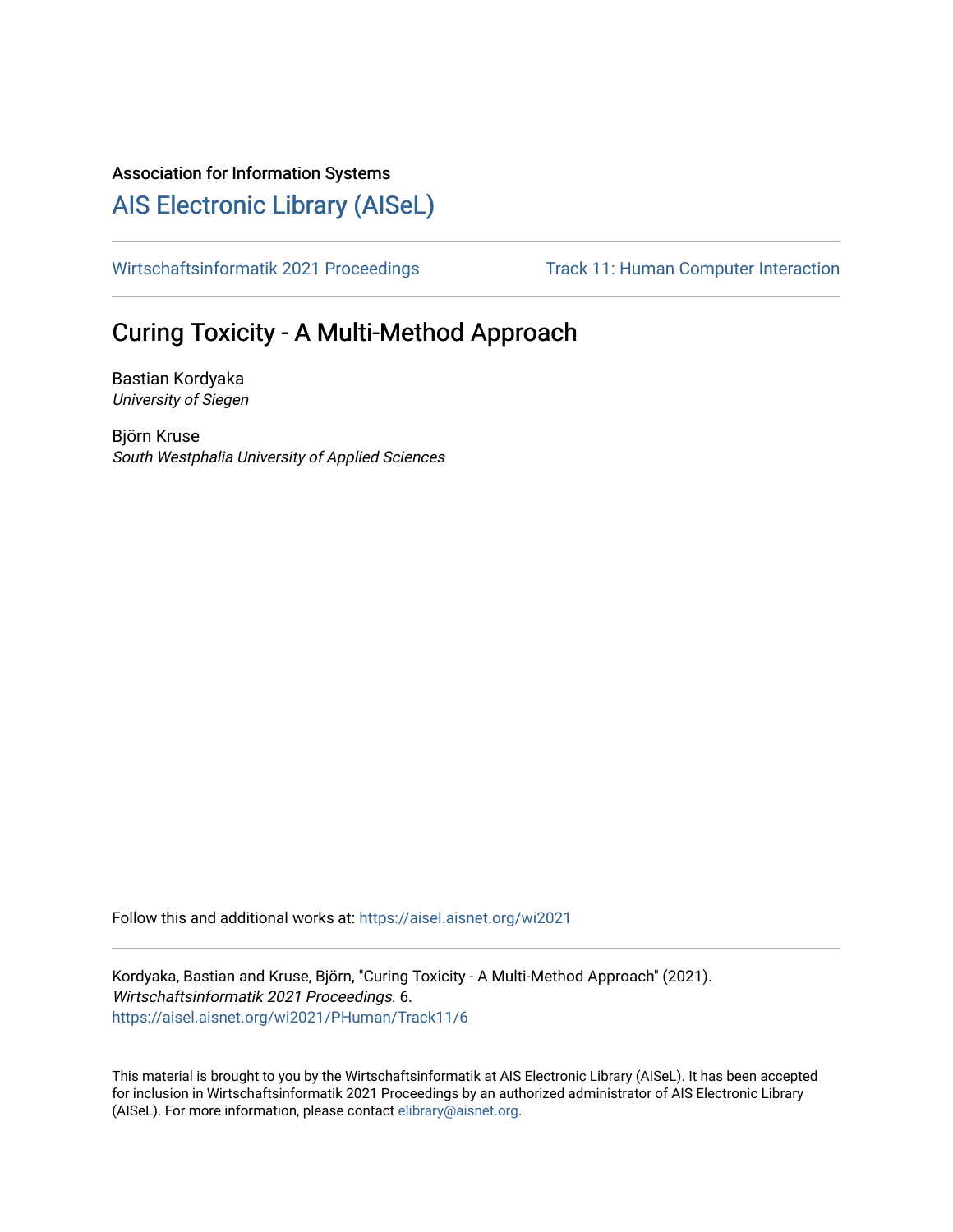## **Curing Toxicity – A Multi-Method Approach**

Bastian Kordyaka<sup>1</sup> and Björn Kruse<sup>2</sup>

<sup>1</sup> University of Siegen, Chair of Information Systems, Siegen, Germany {bastian.kordyaka}@uni-siegen.de <sup>2</sup> South Westfalia University of Applied Science, Meschede, Germany {kruse.bjoern}@fh-swf.de

**Abstract.** Enabled by technological advancements, a contemporary form of technology use that particularly became popular are online multiplayer video games, which are played with others in real time. Besides various positive impacts on the user experience (e.g., fun, additional social exchange) adverse consequences have occurred as well (e.g., stress, anger). Most recently, a sincere problem gaining increased attention is toxic behavior (i.e., a behavior spreading negative effects and bad mood during play). With our study, we propose a way to handle toxic behavior on a level of video game design by using a multi-method approach. First, we will consult the online disinhibition effect and its antecedents to identify design related relationships. Afterwards, we will conduct a qualitative workshop engaging video game designers and players to reshape in-game experiences by incentivizing players to buffer toxicity.

**Keywords:** User experience engineering, toxic behavior, online disinhibition effect, multi-method approach.

### **1 Introduction**

Accompanied by the widespread digitalization during the last decades, new forms of technology use emerged. One such instance is computer-mediated communication (CMC), which occurs through the use of technological devices supporting the communication of individuals [1]. Besides various beneficial consequences (e.g., effective communication, location independent work) the dissemination of CMC had some adverse impacts on health and well-being of individuals (e.g., stress and strain mediated through technology) [2, 3].

One form of technology use that became particularly popular and is driven by CMC are online multiplayer video games (OMGs). They are collaboratively played in real time over the internet with other players around the world. Collaboratively playing games online is an important leisure activity in times of the world-wide corona pandemic, as it creates opportunities to establish additional forms of social exchange largely missing in real life. In this context, a phenomenon that already has attracted the attention of academia [4–6] and practice [7] is toxic behavior (TB). TB can be understood as a form of aggressive behavior towards members of the own team, which contributes to an increasingly negative affect and bad mood during gameplay [6].

<sup>16</sup>th International Conference on Wirtschaftsinformatik, March 2021, Essen, Germany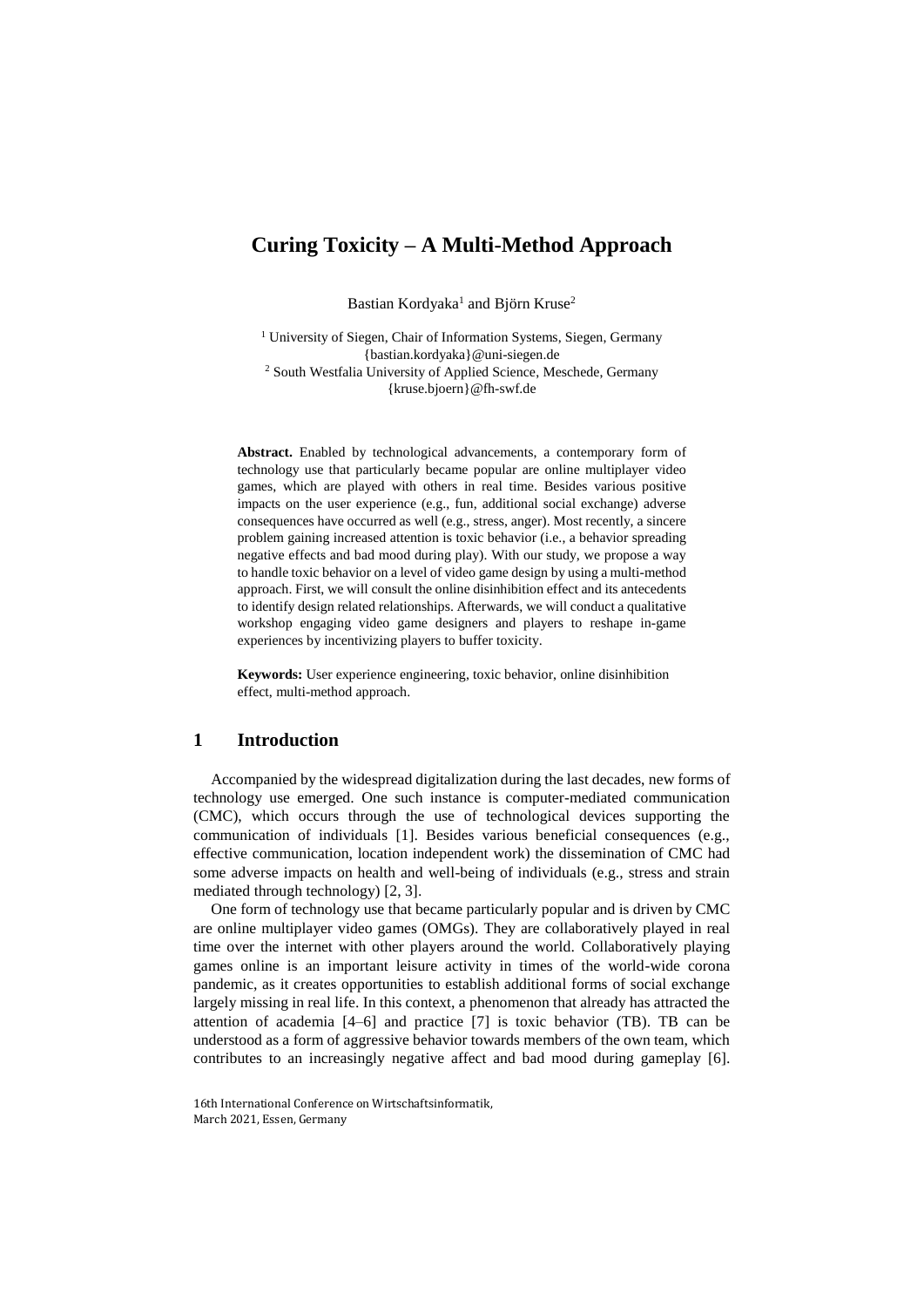Currently, TB is considered one of the sincerest problems and a main driver of the churn of players in OMGs that largely remains unsolved [8].

With our study, we seek to utilize the (unexploited) potential of video game design to buffer TB. For this, we refer to present findings that showed substantial influences of the online disinhibition effect (ODE) as a predictor of TB [8] and identified antecedent variables of the ODE indicating its potential to be addressed on the level of game design (i.e., dissociative anonymity, invisibility, asynchronicity, solipsistic introjection, dissociative imagination, and minimization of authority) [9]. Specifically, we propose the application of a multi-method approach. First, we want to identify meaningful ODE antecedent variables explaining TB using a quantitative survey. Second, we will use the derived information to qualitatively explore manifestations on the level of video game design elements. By carrying out a workshop with various stakeholders (e.g., game designers, social and computer scientists) to identify mechanisms to buffer TB. Our paper is guided by the subsequent research questions:

#### *RQ1: What antecedent variables related to the ODE explain TB? RQ2: What design elements hold the potential to reduce the occurrence of TB?*

With our short paper, we seek to make the following contributions. First, it will allow academia to better understand the occurrence of TB and its influences of a new class of potential predictor variables (ODE antecedents), opening up a variety of subsequent research questions regarding new forms of CMC and aggressive behavior online. Second, it provides practical implications for the video game industry to better handle TB. This substantially improves the user experience for their communities and prevent the churn of players significantly lowering profit margins.

## **2 Related Work**

#### **2.1 Video Games as Popular Form of Technology Usage**

Enabled through the technological advancements during the last decade, OMGs disrupted the market of video games regarding popularity and revenue, whereby this development is closely linked to the meaningfulness of competitive multiplayer games [10, 11]. OMGs such as League of Legends (LoL) or Fortnite allow thousands of people around the world to interact with each other in real-time and can be considered elementary pillars of the contemporary digital culture. As an example, LoL has more than 115 million active players and made around \$1.4 billion revenue in 2018 [15, 16]. For the purpose of our paper, we refer to LoL because of its team-based design and high levels of interactivity between players. As a consequence, toxic behavior can be considered an ordinary form of behavior that occurs in almost every game. This allows us to holistically explore toxicity in one of the most popular multiplayer contexts [17].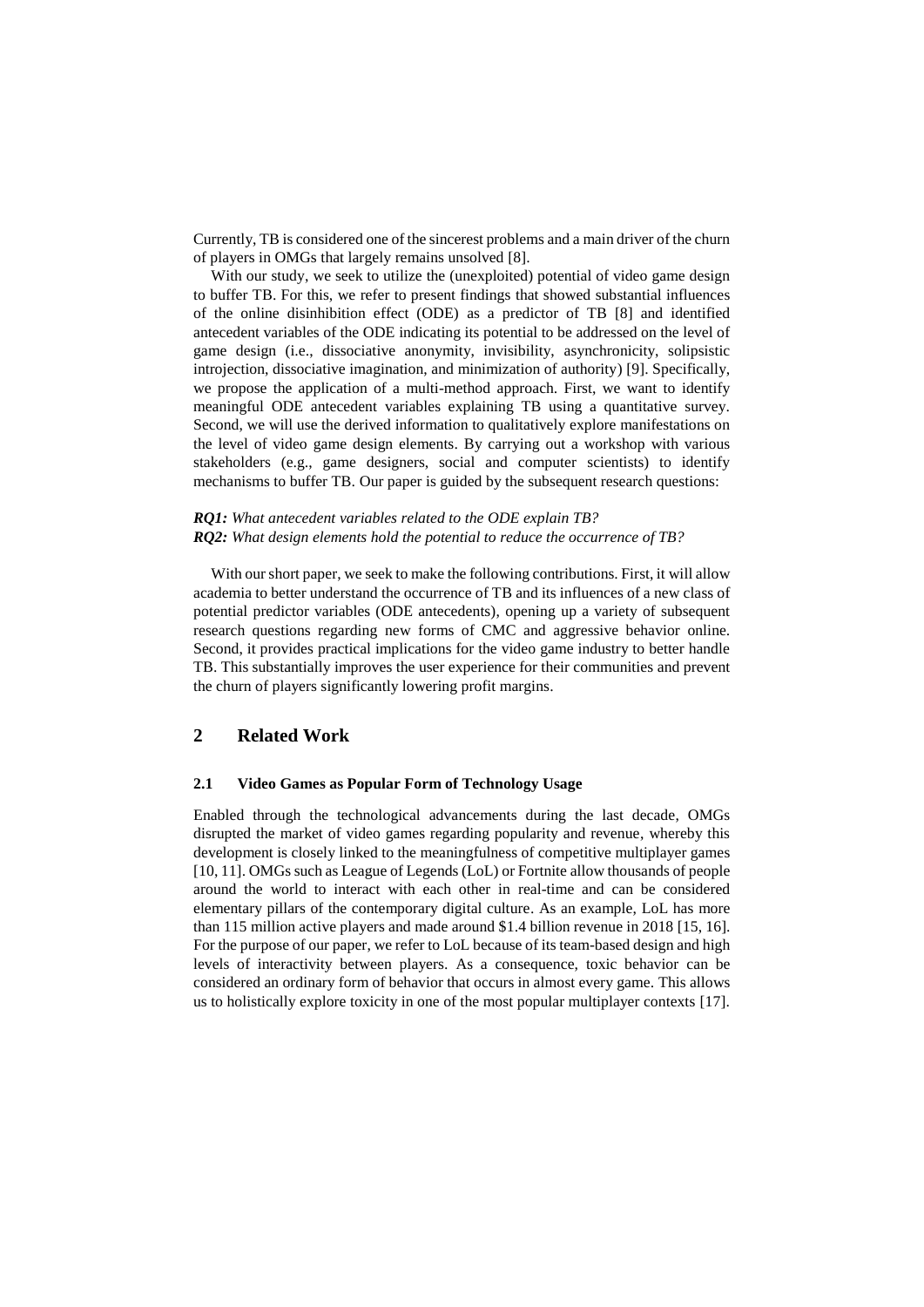#### **2.2 The Adverse Impact of Toxic Behavior**

For the purpose of our paper, we understand TB as an aggressive behavior that occurs when a video game player comes across a negative event during a game, that generates anger and frustration, leading to a harmful, contaminated, and disseminated toxic type of communication using pings and text chat primary towards members of the own team [6]. Manifestations of TB are behaviors such as flaming, trolling, or insulting other players. Moreover, TB is a genuine problem in various OMGs because the necessity for players to cooperate and interact with each other in real time to win becomes undermined. As a consequence, TB scares away new players and leads to the churn of existing players. Opposed to related constructs of online aggressive behavior on the internet such as cyberbullying, TB occurs in a rather short period of time (the ordinary game length is around 30 minutes) and can be understood as state variable that can be executed by a single individual (in the case of cyberbullying more than one perpetrator is necessary). Additionally, TB is an ordinary part of the relevant gaming cultures, which underlines its wide dissemination. Taken together, TB remains a sincere problem for different video game communities. While previous research occasionally dealt with TB and it is still unclear how to holistically buffer toxicity from a theoretical standpoint on a level of game design [8, 18, 19].

#### **2.3 Online Disinhibition Antecedents**

Disinhibition can be understood as the perceived lack of restraint an individual feels when communicating online compared to communicating in-person, due to decreased behavioral inhibitions [9]. Usually, the ODE is operationalized with two different dimensions: benign disinhibition (i.e., positive behavior such as helping others, and showing kindness) and toxic disinhibition (i.e., negative behavior such as hostile expressions, and inappropriate behaviors). In previous research, the ODE already illustrated its potential to explain aggressive behavior on the internet [20–23]. Referring to the context of TB, a recent study showed the meaningfulness of toxic disinhibition as a predictor for TB [8]. Additionally, various antecedent variables of the ODE were identified: dissociative anonymity (e.g., perceived anonymity), invisibility (e.g., not being physically visible), asynchronicity (e.g., communication does not happen in realtime), solipsistic introjection (e.g., self-constructed characteristics of others), dissociative imagination (e.g., being in an alternative reality), and minimization of authority (e.g., reduced responsibility). We believe that the antecedent variables are particularly suitable to be addressed on a level of game design influencing both dimensions of disinhibition. To the best of our knowledge no study tried to explore the influences of the ODE variables as predictors of TB, which is a knowledge gap we seek to close with our study.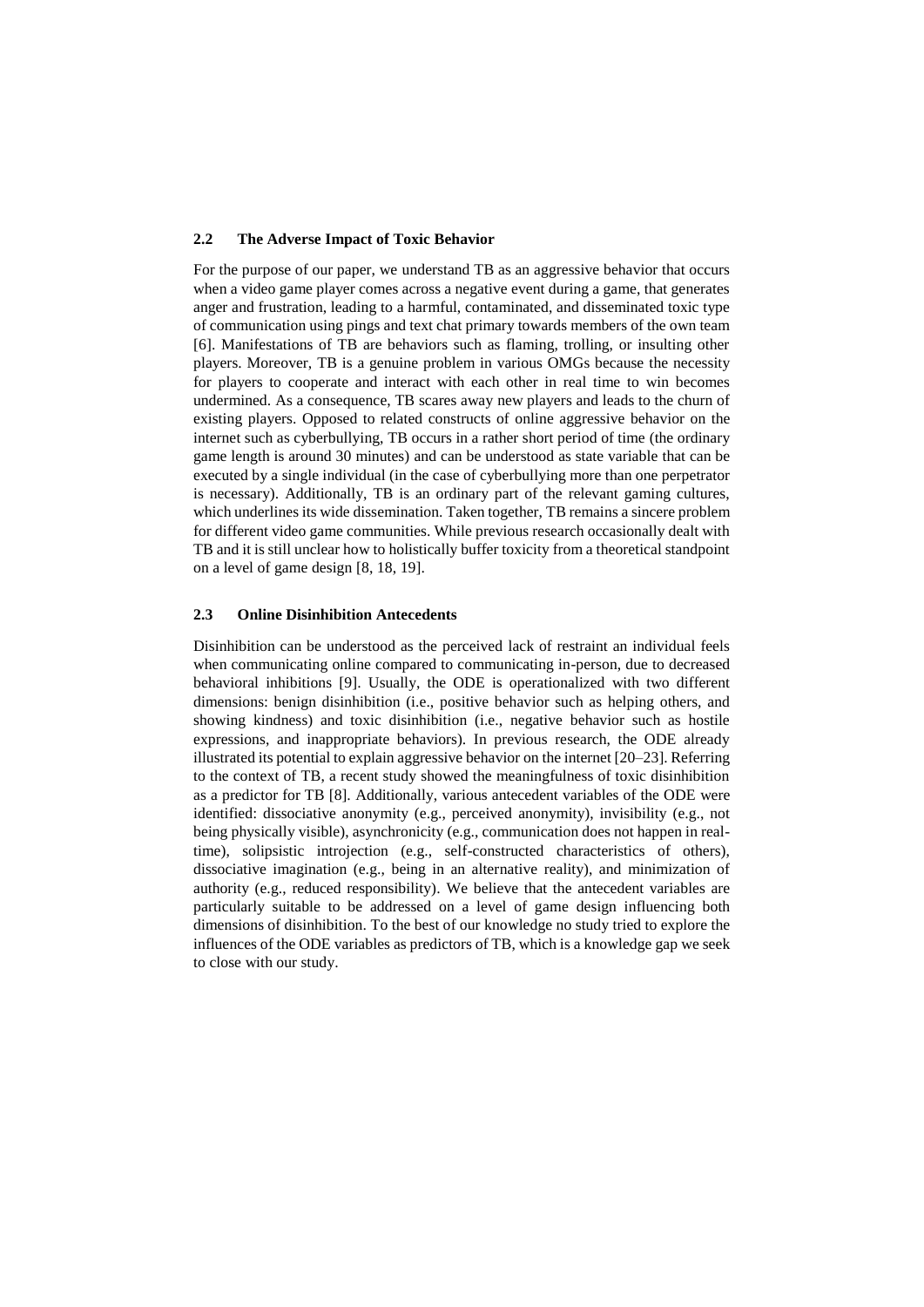## **3 Methodology**

#### **3.1 Research Design and Data Analysis**

To answer our two research questions, we plan to carry out a multi-method approach using quantitative and qualitative methods respectively, which will give us the opportunity to derive unique and connecting aspects of knowledge. First, we want to better understand influences of the ODE antecedent variables during the occurrence of TB using co-variance-based statistics. Since the main goal of our study is the identification of opportunities to buffer TB on a level of game design and not the development or continuation of existing theories, we decided out of reasons of parsimony to not specify concrete hypotheses for our quantitative analysis because we understand it as an initial and explorative step of our multi-method approach. Second, we want to use the derived information from the quantitative part and conduct a moderated focus group workshop engaging game designers and players to designate design elements to buffer TB. For this, we will define and explain the most important antecedent variables as a framework condition. The workshop will consist of a semistructured narrative phase with pre-formulated questions and a discussion phase to identify additional design elements following a structured procedure from previous research [24, 25]. Its main goal is to derive design principles based on the relevant predictors of our quantitative study, to buffer TB on a level of game design. Additionally, we plan to develop a heuristic prototype that addresses different usage scenarios (e. g. pre-game/post-game, in-game, and game client).



**Figure 1**. Research Model of the Quantitative Approach

#### **3.2 Participants and Data Collection**

We will collect two different data samples. First, we use an online survey to ask individuals who frequently play LoL about variables related to the ODE as explanations for TB. In order to acquire a significant number of respondents  $(N > 300)$ , we will use the crowdsourcing marketplace Mechanical Turk. Second, we will recruit a sample (N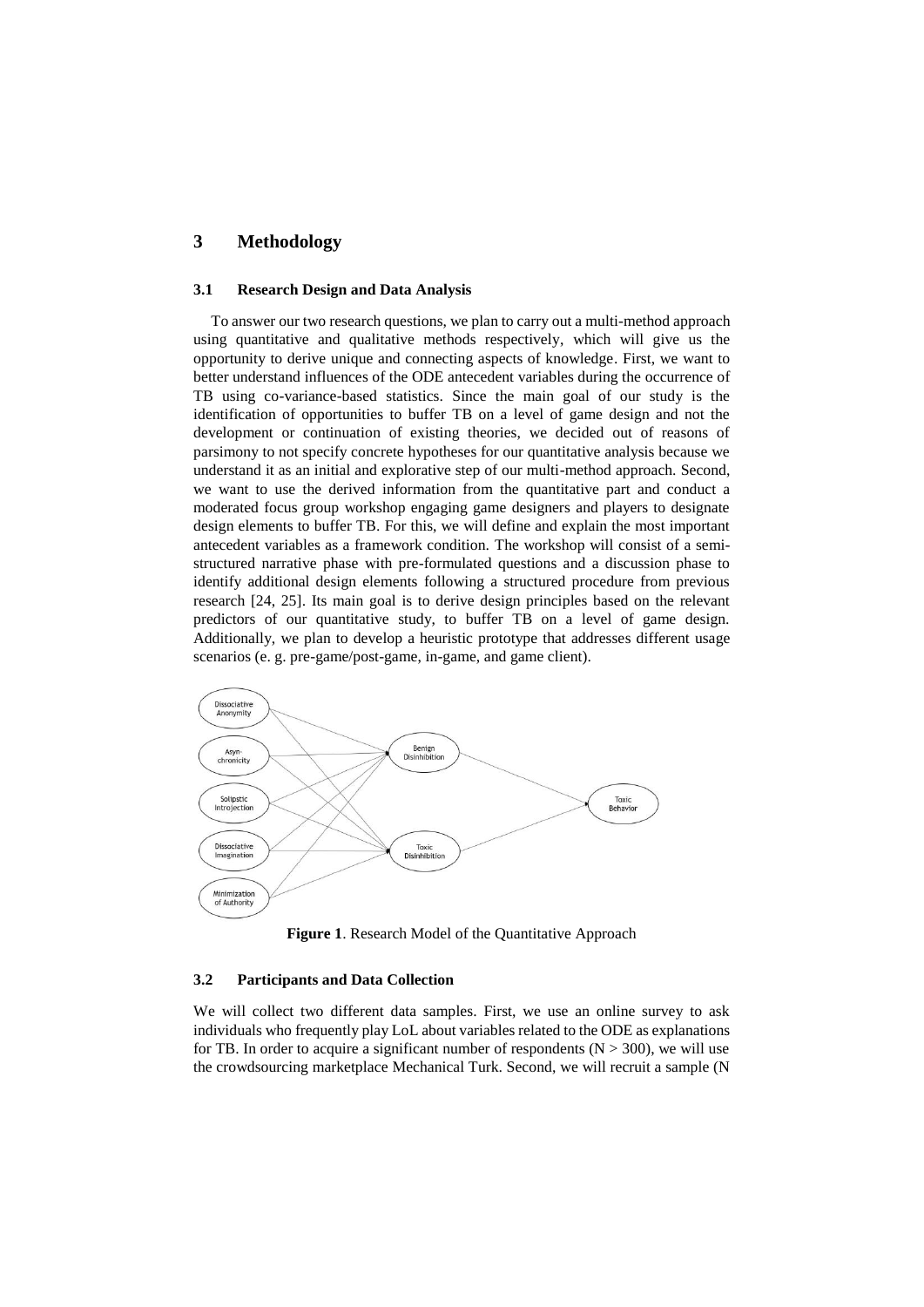> 10) consisting of different groups of stakeholders who are familiar with the design of video games (i.e., technology development, game designers, and social and computer sciences) to participate in our workshop. Accordingly, we will derive a convenient sample of respondents from the internal and external networks of our institution, while ensuring a maximum of diversity regarding academic background and demographics.

#### **3.3 Quantitative Measurements**

To measure the quantitative constructs in our study, we will use empirically validated scales adjusted to the context of our study. The majority of scales will use a seven-point Likert scale ranging from 1 ("strongly disagree") to 7 ("strongly agree"). Additionally, we will measure various demographic (e.g., age, sex, education, origin) and control variables (e.g., enjoyment, hours of play, experience of play, game type) to prevent unwanted confounding effects.

*Dependent variable: Toxic behavior w*ill be measured by using five items from (e.g., "If I get mad during a game, I insult others") [4].

*Mediating variables:* We plan to use an existing scale to measure ODE: benign disinhibition will be measured with six items (e.g., "I have an image of the other players in my head when I read their messages") and toxic disinhibition with four items (e.g., "There are no rules online therefore you can do whatever you want") [21].

*Independent variables*: We will use a scale comprising of thirty-eight items to measure the ODE antecedent variables, which consists of the dimensions dissociative anonymity (e.g., "I can hide my identity"), invisibility (e.g., "My actions are invisible"), asynchronicity (e.g., "I can control the pace of communication"), sollipstic introjection (e.g., "I assign a character to that player I am communicating with."), dissociative imagination (e.g., "My game related life is separated from the offline world") and minimization of authority (e.g., "I can get rid of authority") [26].

### **4 Conclusion and Outlook**

Embedded in the assumptions of the ODE, in this short paper we propose a multimethod approach to identify design elements to buffer TB in OMGs. For this, we outlined our two-step approach and how we plan to identify and use the potential of the ODE variables to buffer toxicity in OMGs. Specifically, we will derive design principles based on the relevant predictors of our quantitative study to buffer TB on a level of game design and develop a heuristic prototype that can be used in subsequent experimental research. Academia can build on the findings, integrate them within existing frameworks, and pursue the derived body of knowledge. Developers and video game designers can utilize the findings to better handle TB and substantially improve the user experience of OMG players resulting in larger player bases and increased revenues eventually.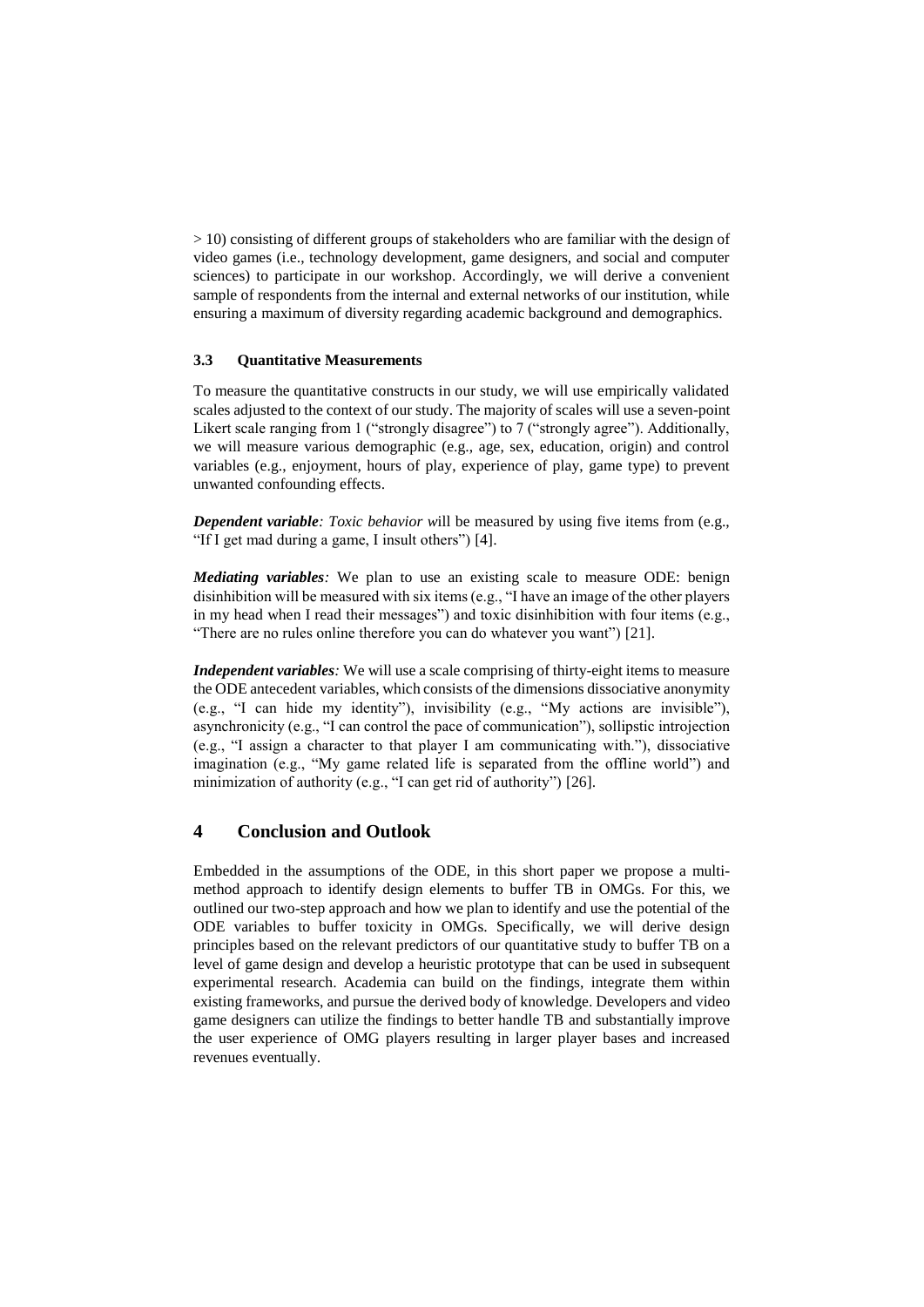## **References**

- 1. McQuail, D.: *McQuail's Mass Communication Theory*. Sage publications (2010).
- 2. Tarafdar, M., Tu, Q., Ragu-Nathan, B.S., Ragu-Nathan, T.S.: The Impact of Technostress on Role Stress and Productivity. *Journal of Management Information Systems*. 24, 301–328 (2007).
- 3. Fuglseth, A.M., Sørebø, Ø.: The Effects of Technostress Within the Context of Employee Use of ICT. *Computers in Human Behavior. 40*, 161–170 (2014).
- 4. Kordyaka, B., Klesel, M., Jahn, K.: Perpetrators in League of Legends: Scale Development and Validation of Toxic Behavior. In: *Proceedings of the 52nd Hawaii International Conference on System Sciences*, pp. 1-10 (2019).
- 5. Blackburn, J., Kwak, H.: STFU NOOB!: Predicting Crowdsourced Decisions on Toxic Behavior in Online Games, *ACM Press,* pp. 877–888 (2014).
- 6. Neto, J.A.M., Yokoyama, K.M., Becker, K.: Studying Toxic Behavior Influence and Player Chat in an Online Video Game. In: *Proceedings of the International Conference on Web Intelligence*. pp. 26–33 (2017).
- 7. Fair Play Alliance, http://www.fairplayalliance.org/, last accessed 2020/04/26.
- 8. Kordyaka, B., Jahn, K., Niehaves, B.: Towards a Unified Theory of Toxic Behavior. *Internet Research* (2020).
- 9. Suler, J.: The Online Disinhibition Effect. *Cyberpsychology & Behavior*. 7, 321–326 (2004).
- 10. Martinello, League of Legends generated \$1.5 billion revenue in 2019, https://dotesports.com/league-of-legends/news/league-of-legends-generated-1-5-billionrevenue-in-2019, last accessed 2020/04/08.
- 11. Goslin, A.: Fortnite has 78.3 million monthly players, according to Epic, https://www.polygon.com/fortnite/2018/9/20/17884036/how-many-fortnite-monthlyplayers-2018, last accessed 2020/04/07.
- 12. Kordyaka, B., Hribersek, S.: Crafting Identity in League of Legends Purchases as a Tool to Achieve Desired Impressions. In: *Proceedings of the 52nd Hawaii International Conference on System Sciences (HICSS-52), Maui, Hawaii*, pp. 1506-1515 (2019).
- 13. Wohn, D.Y., Freeman, G., McLaughlin, C.: Explaining Viewers' Emotional, Instrumental, and Financial Support Provision for Live Streamers. In: *Proceedings of the 2018 CHI Conference on Human Factors in Computing Systems,* pp. 1–13 (2018).
- 14. Cai, J., Wohn, D.Y., Mittal, A., Sureshbabu, D.: Utilitarian and Hedonic Motivations for Live Streaming Shopping. In: *Proceedings of the 2018 ACM International Conference on Interactive Experiences for TV and Online Video*, pp. 81–88 (2018).
- 15. Riot: League of Legends Is the World Leader in PC Gaming Revenue Since The Start of 2017, https://www.akshonesports.com/article/2017/08/league-legends-world-leader-pcgaming-revenue-since-start-2017, last accessed 2018/02/14.
- 16. Tassi, P.: Riot Games Reveals "League of Legends" Has 100 Million Monthly Players, https://www.forbes.com/sites/insertcoin/2016/09/13/riot-games-reveals-league-of-legendshas-100-million-monthly-players/, last accessed 2017/09/11.
- 17. Adinolf, S., Turkay, S.: Toxic Behaviors in Esports Games: Player Perceptions and Coping Strategies. In: *Proceedings of the 2018 Annual Symposium on Computer-Human Interaction in Play Companion Extended Abstract*s – In: *CHI PLAY '18 Extended Abstracts*. pp. 365– 372 (2018).
- 18. Shores, K.B., He, Y., Swanenburg, K.L., Kraut, R., Riedl, J.: The Identification of Deviance and its Impact on Retention in a Multiplayer Game. *ACM Press*, pp. 1356–1365 (2014).
- 19. Kwak, H., Blackburn, J., Han, S.: Exploring Cyberbullying and Other Toxic Behavior in Team Competition Online Games. *ACM Press*, pp. 3739–3748 (2015).